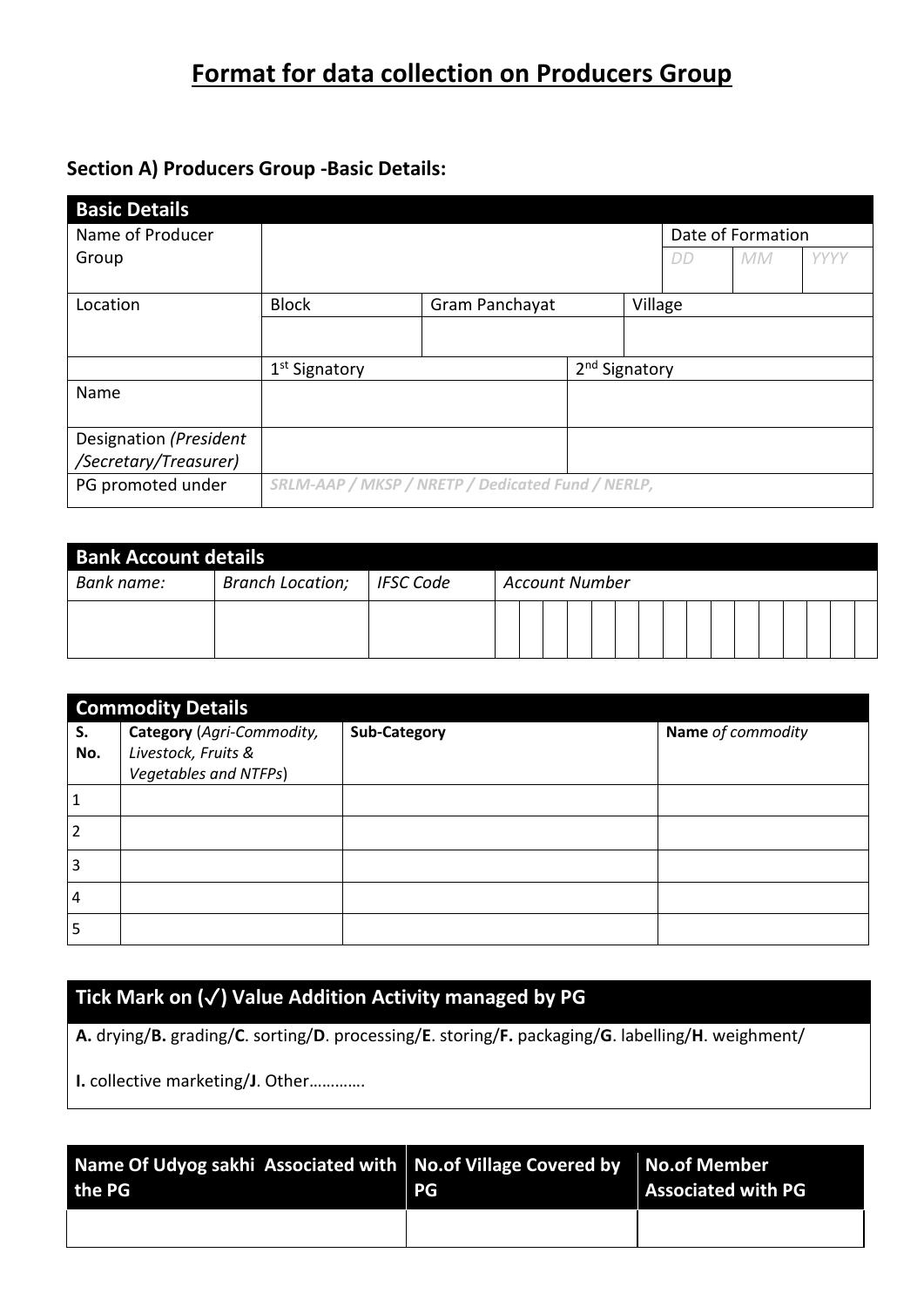| <b>Financial Summary of PG</b> |                                           |                                          |                                   |  |  |  |  |
|--------------------------------|-------------------------------------------|------------------------------------------|-----------------------------------|--|--|--|--|
| Till Month/<br>Year            | <b>Cash in hand (Rupees in</b><br>number) | Cash in Bank(Rupees in   Cost of opening | number)   stock(Rupees in number) |  |  |  |  |
| MM/YYYY                        |                                           |                                          |                                   |  |  |  |  |

| Support received by the Producers Group multiple time |                          |             |                       |                        |  |  |  |
|-------------------------------------------------------|--------------------------|-------------|-----------------------|------------------------|--|--|--|
| Source of fund                                        | <b>Type</b><br><b>of</b> | <b>Date</b> | <b>Purpose</b>        | <b>Amount (Rupees)</b> |  |  |  |
|                                                       | support                  |             |                       |                        |  |  |  |
| <b>CLF</b> /NRLM (directly from mission               | Grant                    | Fund        | <b>Infrastructure</b> |                        |  |  |  |
| unit) /MKSP/Dedicated Fund/NERLP,                     | or                       | received    | working capital       |                        |  |  |  |
| <b>Bank NABARD State Govt. NGO etc</b>                | <b>Credit</b>            | date        |                       |                        |  |  |  |
|                                                       |                          |             |                       |                        |  |  |  |
|                                                       |                          |             |                       |                        |  |  |  |
|                                                       |                          |             |                       |                        |  |  |  |
| <b>Total Amount (in Lakh INR)</b>                     |                          |             |                       |                        |  |  |  |